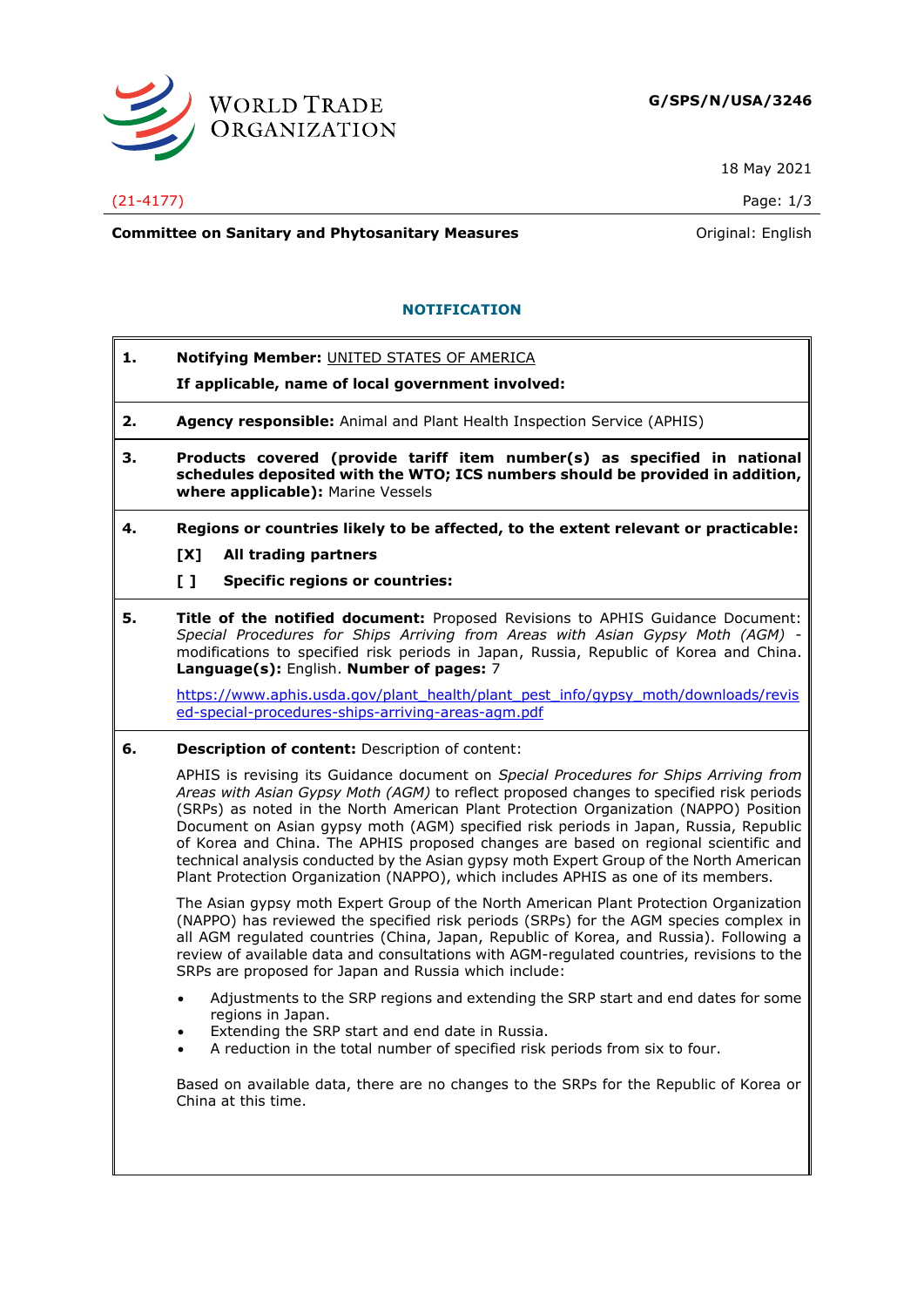For vessels which call on ports in North America, the revision to the SRPs mean that the time period where AGM certification is required for vessels that have called on ports in Japan and Russia has been increased/lengthened. Implementation of changes to the SRPs is planned to begin in 2022.

APHIS will finalize the updates to the Guidance document *Special Procedures for Ships Arriving from Areas with Asian Gypsy Moth (AGM)* to reflect the changes to the SRPs by November 2021.

Countries in which a marine shipping industry operates will be the most affected as any vessels destined to the U.S. that called on ports in Japan, far-east Russia, China and the Republic of Korea during the Specified Risk Period (SRP) for Asian gypsy moth (AGM) will need to comply with the revised SRP dates. AGM-regulated countries will be the most affected as their inspection and certification bodies will need to adjust to accommodate increased workload due to the expansion of the SRPs in far east Russia and Japan.

- **7. Objective and rationale: [ ] food safety, [ ] animal health, [X] plant protection, [ ] protect humans from animal/plant pest or disease, [X] protect territory from other damage from pests.**
- **8. Is there a relevant international standard? If so, identify the standard:**
	- **[ ] Codex Alimentarius Commission** *(e.g. title or serial number of Codex standard or related text)***:**
	- **[ ] World Organization for Animal Health (OIE)** *(e.g. Terrestrial or Aquatic Animal Health Code, chapter number)***:**
	- **[ ] International Plant Protection Convention** *(e.g. ISPM number)***:**
	- **[X] None**

**Does this proposed regulation conform to the relevant international standard?** 

**[ ] Yes [ ] No**

**If no, describe, whenever possible, how and why it deviates from the international standard:**

**9. Other relevant documents and language(s) in which these are available:** North American Plant Protection Organization Position Document on Asian gypsy moth (AGM) specified risk periods in Japan, Russia, Republic of Korea and China (open for consultation from 17 May - 16 July 2021):

<https://nappo.org/english/country-consultation-2021/NAPPO-POSITION-DOCUMENT>

Current APHIS *Special Procedures for Ships Arriving from Areas with Asian Gypsy Moth (AGM)*:

[https://www.aphis.usda.gov/plant\\_health/plant\\_pest\\_info/gypsy\\_moth/downloads/AGM](https://www.aphis.usda.gov/plant_health/plant_pest_info/gypsy_moth/downloads/AGM_Procedures.pdf) [\\_Procedures.pdf](https://www.aphis.usda.gov/plant_health/plant_pest_info/gypsy_moth/downloads/AGM_Procedures.pdf)

The final revised guidance will appear on the APHIS website by November 2021 when adopted (available in English):

[https://www.aphis.usda.gov/aphis/ourfocus/planthealth/plant-pest-and-disease](https://www.aphis.usda.gov/aphis/ourfocus/planthealth/plant-pest-and-disease-programs/pests-and-diseases/gypsy-moth)[programs/pests-and-diseases/gypsy-moth](https://www.aphis.usda.gov/aphis/ourfocus/planthealth/plant-pest-and-disease-programs/pests-and-diseases/gypsy-moth) (available in English)

**10. Proposed date of adoption** *(dd/mm/yy)***:** 1 November 2021

**Proposed date of publication** *(dd/mm/yy)***:** 1 November 2021

- **11. Proposed date of entry into force: [ ] Six months from date of publication**, **and/or** *(dd/mm/yy)***:** 1 January 2022
	- **[ ] Trade facilitating measure**